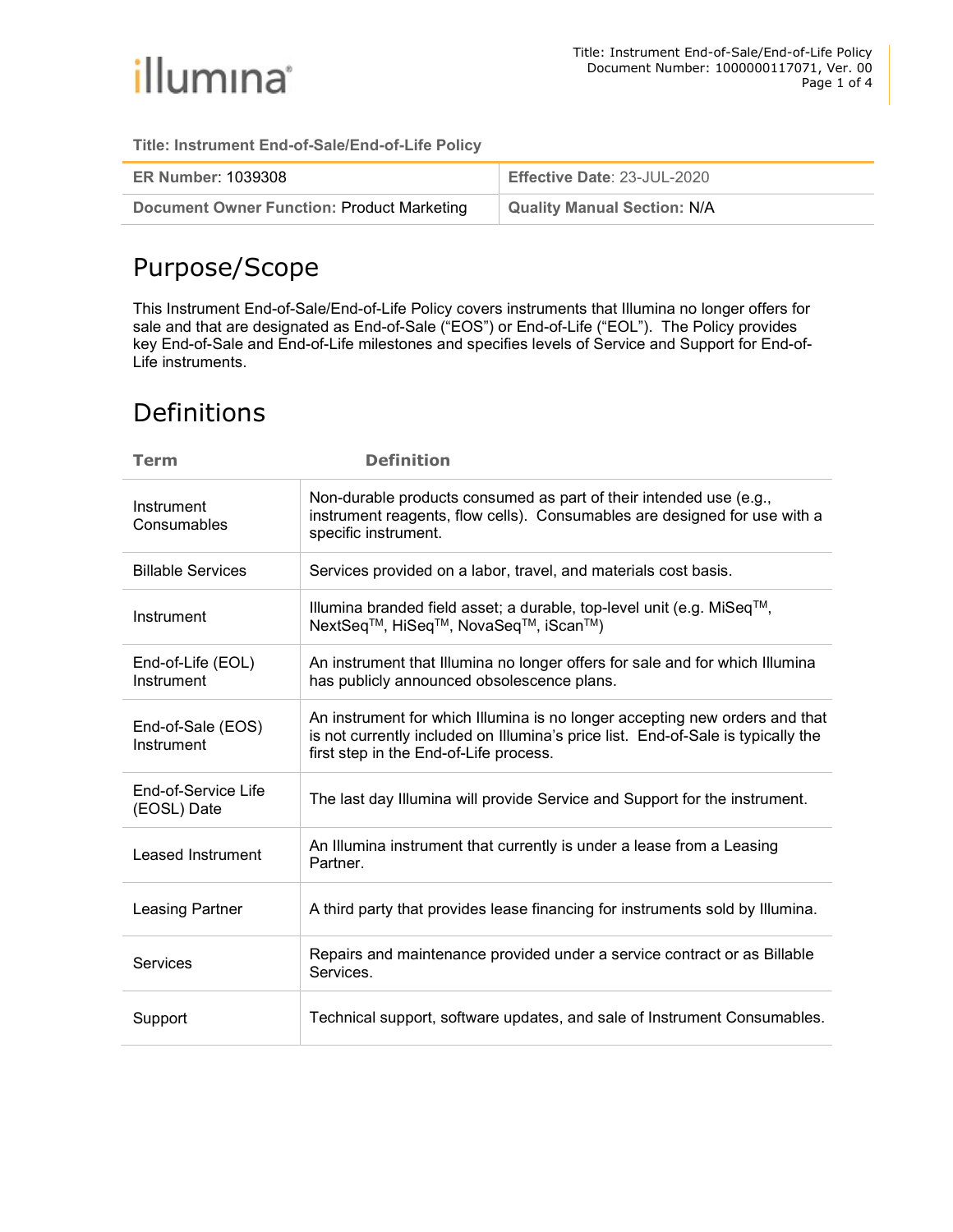# illumına<sup>®</sup>

# Policy

#### 1 Policy Statement

End-of-Life (EOL) is the formal retirement program for a specific instrument that describes Service and Support from when the instrument is discontinued (no longer sold) to obsoleted (no longer supported). The EOL process generally begins with an End of Sale (EOS) announcement, followed by End of Life (EOL), and End of Service Life (EOSL):

- End of Sale (EOS): The End of Sale date is the last day to order the product
- End of Life (EOL): indicates product is formally discontinued and at the end of its useful life
- End of Service Life (EOSL): End of Service Life date is the last day Illumina will provide Service and Support for the product

Products reach the end of their product life cycle for many reasons, including evolving market demands, technology innovations, manufacturing capabilities, component availability, availability of consumables, and product replacement. Additionally, the high overhead costs involved with manufacturing, inventorying, and supporting instruments are a factor in end-of-life planning. Illumina is committed to offering the highest-quality products, which sometimes requires streamlining its portfolio.

Illumina understands that, when an instrument reaches its end of life stage, customers may have concerns as to how the instrument will be supported. This policy provides customers with an explanation of the End-of-Sale/End-of-Life processes for Illumina's instruments. For the reasons stated above, Illumina may place any product into the End-of-Life process at any time. Illumina will use commercially reasonable efforts to follow the standard policy outlined below but may elect to accelerate or modify the process for specific products.

#### 2 Typical End-of-Sale/End-of-Life Milestones

- End-of-Sale Notice: Illumina will provide notice to its customers that it intends to discontinue sales of an instrument as of a specific End-of-Sale date. Product-specific End-of-Sale information also may be available on the product webpages on the Illumina website (www.illumina.com). The End-of-Sale date typically will be two (2) to six (6) months after the End-of-Sale notice date for Research Use Only (RUO) instruments and a minimum of six (6) months after the End-of-Sale notice date for Diagnostic (Dx) instruments.
- End-of-Sale Date: After this date, End-of-Sale instruments will not be available for purchase. Notwithstanding the forgoing, Illumina may continue to accept orders if it has stock of such products and it is commercially viable to do so; however, such offers will only be made in accordance with either this End-of-Sale/End-of-Life policy or such other terms as Illumina may advise the customer.
- End-of-Life Notice: Illumina will provide notice to its customers that the instrument is Endof-Life. End-of-Life notices typically are provided six (6) months after the End-of-Sale date, though less than six (6) months may elapse between the End-of-Sale date and the End-of-Life notice in certain circumstances. End-of-Life notices typically take the form of a product notification; the End-of Life information typically also is posted on the product webpage on the Illumina website (www.illumina.com). The notice will include an End-of-Life date.

During the End-of-Life period (after the End-of-Sale notice date but before the End-of-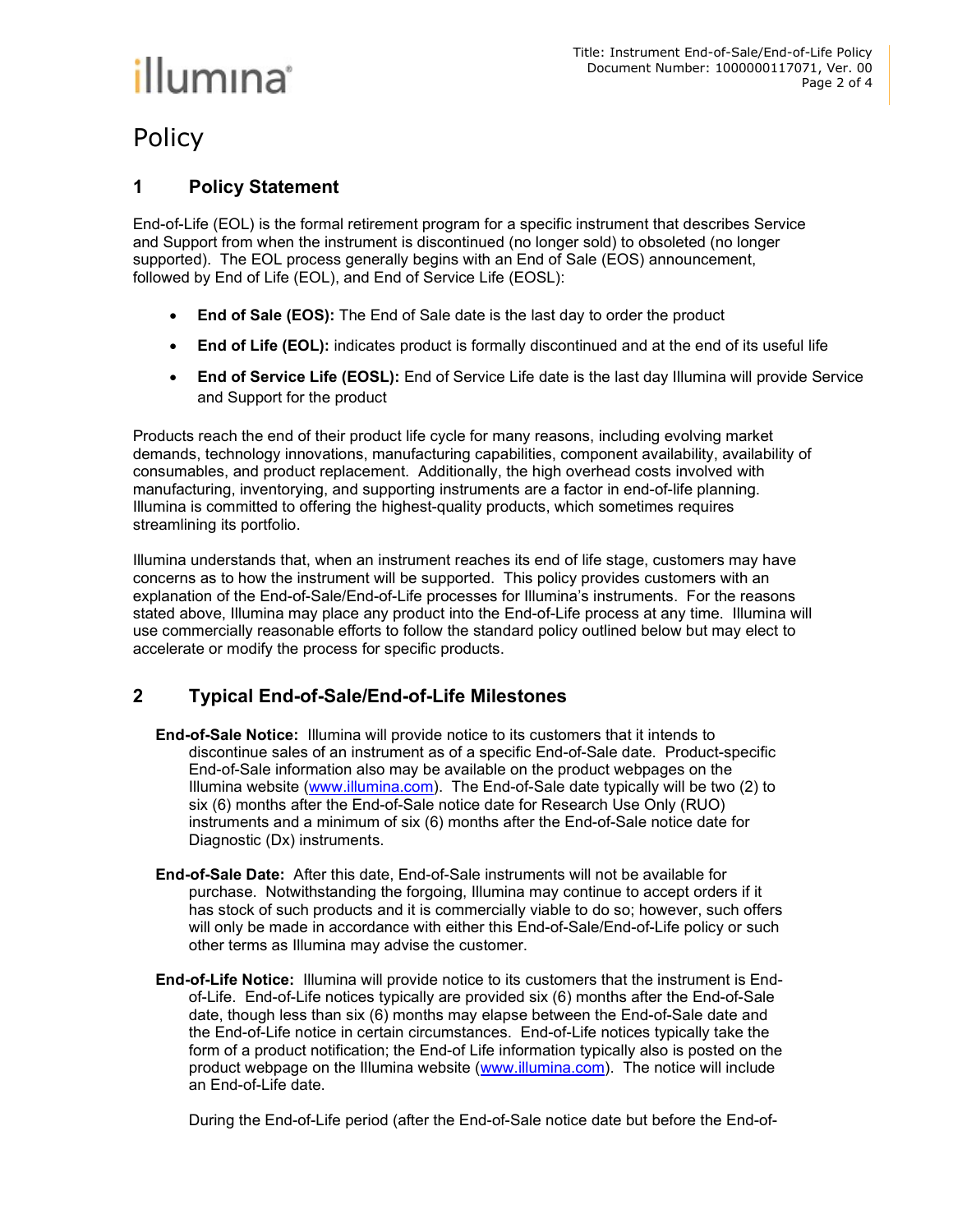

Service-Life date), Illumina will use commercially reasonable efforts to continue to provide Service and Support for the End-of-Life instrument. Illumina will continue to supply and support Instrument Consumables for the End-of-Life instruments through the End-of-Life period. However, if demand is low and/or availability of materials is limited, Illumina may discontinue any individual Instrument Consumable kit(s) at any time before the End-of-Service-Life date. In such circumstances, Illumina will issue a product notification for the impacted Instrument Consumable kit(s).

End-of-Service-Life (EOSL) Date (also called End-of-Life Date): Illumina will continue to provide Service and Support for End-of-Life instruments through the End-of-Service-Life date. After this date, Illumina will not provide Service or Support for the End-of-Life instrument. The End-of-Service Life date typically will be five (5) years after the End-of-Life notice date for RUO and Dx instruments but may be shorter if deemed appropriate. Illumina may extend the End-of-Service-Life date in its sole discretion on a case-by-case basis if it is commercially viable to do so.

Service contract offers are subject to price increases from the End-of-Life notice date. Illumina will prioritize Service to customers with valid service contracts. Service contracts generally may be renewed at any time up to twelve (12) months before the End-of-Service-Life date, so long as there is no lapse in coverage. Service contracts that have not been renewed or have lapsed are not renewable. All service contracts will expire at the end of business on the End-of-Service-Life date and will not be valid thereafter. If a service contract ends after the End-of-Service-Life date, Illumina will prorate the contract and provide credit for any remaining balance upon request.

Illumina will use commercially reasonable efforts to provide spares or replacement parts for End-of-Life instruments as required. However, Illumina cannot guarantee the availability or lead time for the supply of replacement parts. If an instrument cannot be repaired, Illumina will prorate the cost of the current associated service contract (if applicable) from the problem report date and credit any remaining balance towards other Illumina products and/or services. All technical support will expire at the end of business on the End-of-Service-Life date.

Generally, software updates will be available during the End-of-Life period, however, Illumina does not commit to providing additional software releases for an End-of-Life instrument and does not guarantee that future software releases will be compatible with End-of-Life instruments.

#### 3 Pre-Owned End-of-Sale/End-of-Life Instruments

Illumina instruments that are End-of-Sale or End-of-Life generally are not eligible for Support or Services upon resale, except by approval of the Regional General Manager. Approval will only be granted in extraordinary circumstances.

Pre-owned End-of-Sale or End-of-Life instruments are not eligible for service contracts, except (1) when the resale involves only a legal transfer of title and does not involve physical relocation of the instrument (e.g. when a lessee buys out a Leased Instrument and does not physically move the instrument, or when the transferor is in bankruptcy and the instrument remains in the same physical location); or (2) the instrument is transferred in connection with the acquisition of a company (or division of a company) or a merger between two companies.

In evaluating requests to provide Billable Services and Instrument Consumables for pre-owned End-of-Sale or End-of-Life instruments, Illumina may consider criteria including, but not limited to: the model, age and condition of the pre-owned instrument; availability of replacement parts; the region(s) where the seller and the buyer are located; the seller's compliance with Illumina's terms and conditions;